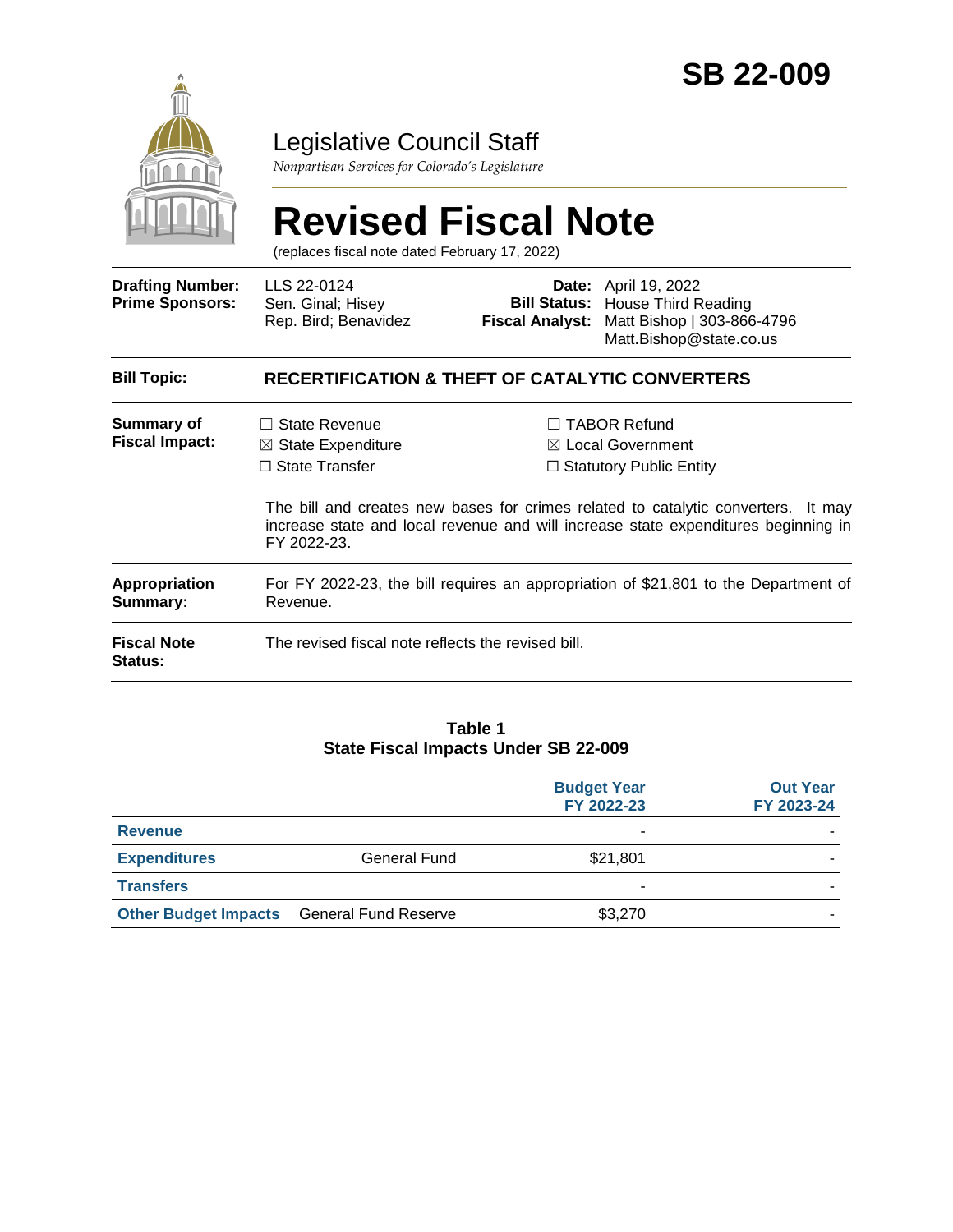# **Summary of Legislation**

The bill makes changes to catalytic converter regulation. The bill also makes changes to various regulations related to catalytic converters, which are elements of a car's exhaust system that make exhaust gas less polluting.

**Catalytic converter regulations.** The bill permits an individual to temporarily drive a car without a catalytic converter if it has been stolen, the theft has been reported to law enforcement, and the vehicle's owner has ordered a replacement. This provision repeals September 1, 2027, following a sunset review by the Department of Regulatory Agencies. An individual may drive a vehicle with an after-market catalytic converter if the original catalytic converter was stolen, the theft was reported to law enforcement, and the after-market catalytic converter passes an emissions test.

**Salvaging metals.** Current law requires the owner of a salvage yard, junk collector, or other business that purchases commodity metals to keep a record of all transactions involving commodity metals. The bill applies these same requirements to transactions involving catalytic converters. The penalty for violating these provisions depends on the value of the transaction. For a single catalytic converter, the offense will range from a petty offense to a class 1 misdemeanor.

**Operating a chop shop.** The bill clarifies that a catalytic converter is major component motor vehicle part for the purposes of establishing the crime of operating a chop shop. The penalty for selling, transferring, or transporting an illicit part under this provision is a class 5 felony.

**Auto parts recyclers.** Any person who acquires five or more vehicles in a year in order to reclaim parts or metals, including catalytic converters, must consult the National Motor Vehicle Title Information System to ensure that the vehicles are not stolen. Failure to report a stolen vehicle is a class 2 misdemeanor.

## **Comparable Crime Analysis**

Legislative Council Staff is required to include certain information in the fiscal note for any bill that creates a new crime, changes the classification of an existing crime, or creates a new factual basis for an existing crime. The following sections outline data on crimes that are comparable to the offense in this bill and discuss assumptions on future rates of criminal convictions resulting from the bill.

**Salvaging metals.** This bill creates a new factual basis for the existing offense of failing to keep a book or register by expanding the definition of commodity metals. From FY 2018-19 to FY 2020-21, zero offenders have been sentenced and convicted for this offense; therefore, the fiscal note assumes that there will continue to be minimal or no additional criminal case filings or convictions for this offense under the bill.

**Operating a chop shop.** This bill clarifies the existing offense of transporting, sells, transfers, or purchases an unlawfully obtained major component motor vehicle part from a chop shop by specifying that a catalytic converter is such a part. From FY 2018-19 to FY 2020-21, 5 individuals have been convicted and sentenced for this offense. Of the persons convicted, all were male. Demographically, 4 were White and 1 was Hispanic. However, it is likely that offenses concerning catalytic converters were already convicted under these provisions; therefore, the fiscal note assumes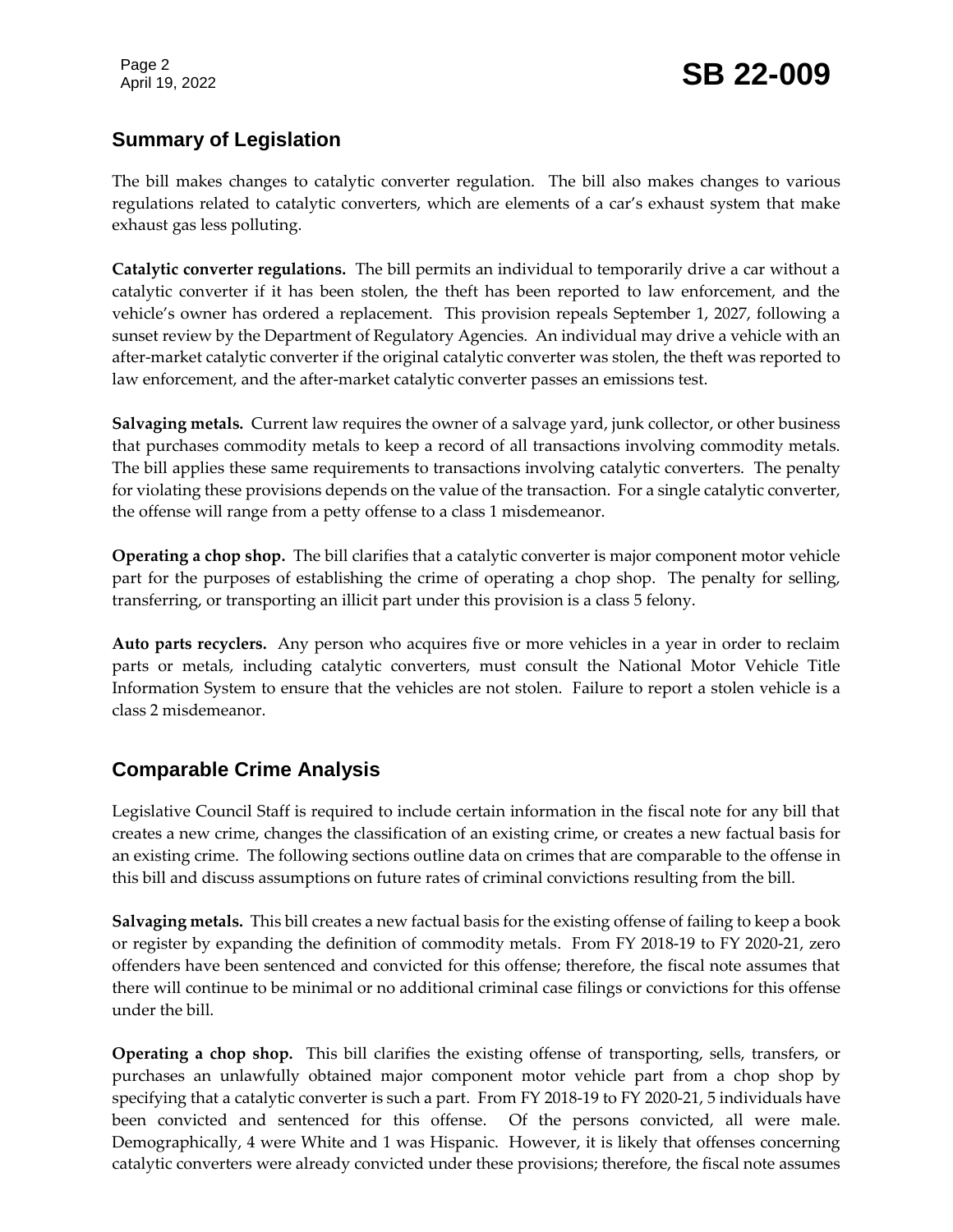Page 3

that there will be minimal or no additional criminal case filings or convictions for this offense under the bill.

**Auto parts recycling.** This bill creates a new factual basis for the existing offense of failure to report a theft discovered by requiring auto recyclers to verify that a vehicle acquired in order to reclaim a catalytic converter is not stolen. From FY 2018-19 to FY 2020-21, zero offenders have been sentenced and convicted for this offense; therefore, the fiscal note assumes that there will continue to be minimal or no additional criminal case filings or convictions for this offense under the bill.

Visit [leg.colorado.gov/fiscalnotes](http://leg.colorado.gov/fiscalnotes/) for more information about criminal justice costs in fiscal notes.

#### **State Revenue**

The bill may increase state revenue for emissions testing fees for after-market catalytic converters. This revenue is expected to be minimal.

The bill may increase state revenue from criminal fines and court fees, which are subject to TABOR. Based on the assumptions above, any such revenue is expected to be minimal.

#### **State Expenditures**

The bill increases state expenditures in the Department of Revenue by \$21,801 in FY 2022-23 only, and may minimally increase expenditures in the Judicial Department on an ongoing basis.

**Department of Revenue.** One-time programming costs of \$14,838 are required to update the Driver License, Record, Identification and Vehicle Enterprise Solutions (DRIVES) system. Programming costs, to be paid from the General Fund, are based on 76 hours of programming at a rate of \$225 per hour, as well as \$4,701 in other implementation costs, which include implementation support to the vendor from DOR staff and quality assurance support from the Office of Information Technology. Expenditures may also increase to conduct additional emissions tests on after-market catalytic converters. These expenditures are expected to be minimal.

**Judicial Department.** Based on the assumptions above, this analysis assumes that there may be a minimal impact on state expenditures. Any increase in workload and costs for the Judicial Department, including the trial courts, Division of Probation, and agencies that provide representation to indigent persons, and to the Department of Corrections, are assumed to be minimal and no change in appropriations is required.

#### **Local Government**

Similar to the state, it is expected that any workload or cost increase for district attorneys to prosecute more offenses, or for county jails to imprison more individuals under the bill will be minimal. District attorney offices and county jails are funded by counties.